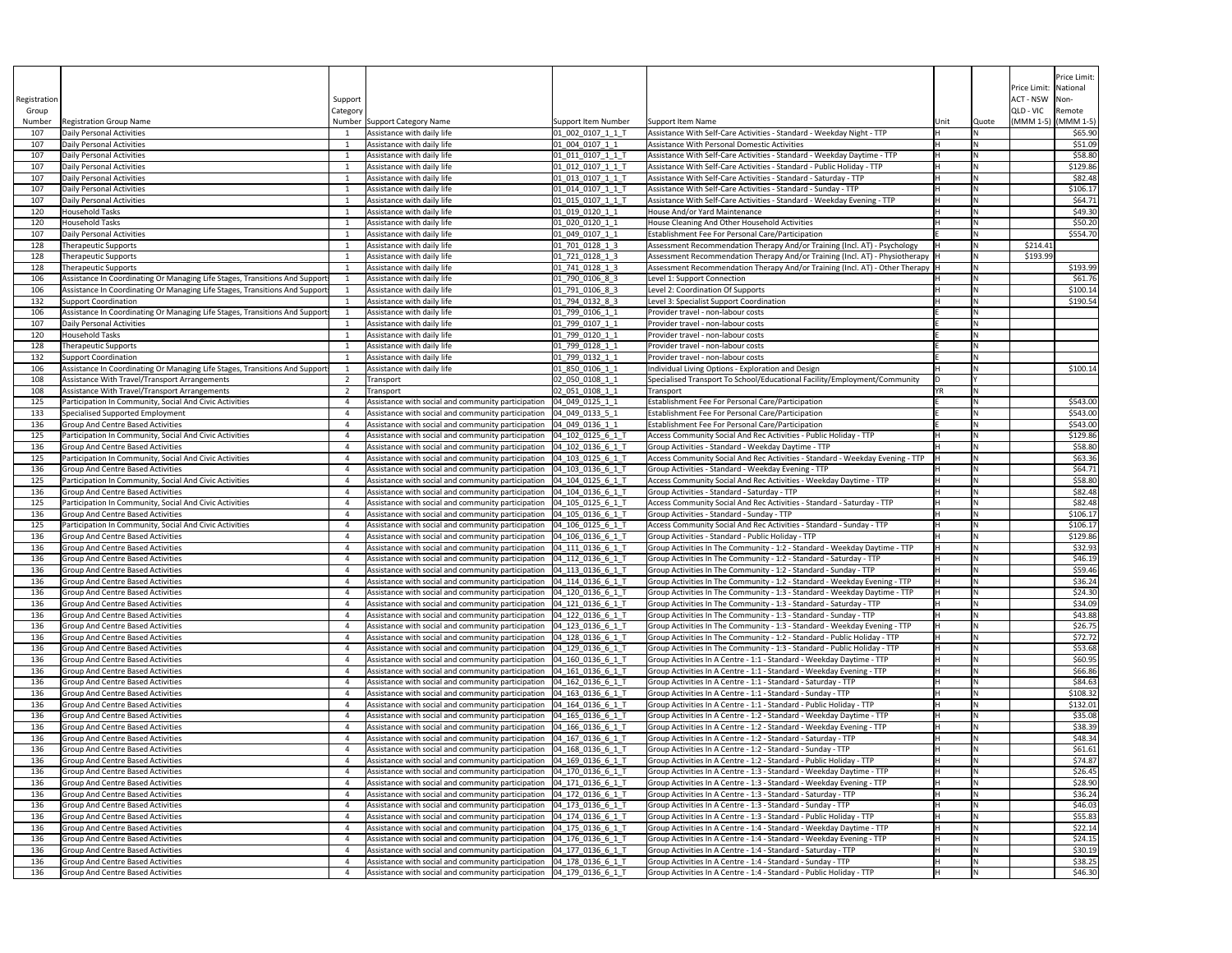|     |                                                                             |     | Assistance with social and community participation   04 210 0125 6 1 |                                                                             | <b>Community, Social and Recreational Activities</b>                            |            |          |
|-----|-----------------------------------------------------------------------------|-----|----------------------------------------------------------------------|-----------------------------------------------------------------------------|---------------------------------------------------------------------------------|------------|----------|
| 125 | Participation In Community, Social And Civic Activities                     |     | Assistance with social and community participation   04_590_0125_6_1 |                                                                             | <b>Activity Based Transport</b>                                                 |            |          |
| 136 | <b>Group And Centre Based Activities</b>                                    |     | Assistance with social and community participation   04_591_0136_6_1 |                                                                             | <b>Activity Based Transport</b>                                                 |            |          |
| 104 | <b>High Intensity Daily Personal Activities</b>                             |     | Assistance with social and community participation                   | $ 04\;592\;0104\;6\;1$                                                      | <b>Activity Based Transport</b>                                                 |            |          |
| 104 | High Intensity Daily Personal Activities                                    |     | Assistance with social and community participation                   | $ 04\;599\;0104\;6\;1$                                                      | <b>Centre Capital Cost</b>                                                      |            | \$2.15   |
| 136 | <b>Group And Centre Based Activities</b>                                    |     | Assistance with social and community participation                   | $\begin{array}{ ccc } \hline 04 & 599 & 0136 & 6 & 1 \\ \hline \end{array}$ | <b>Centre Capital Cost</b>                                                      |            | \$2.15   |
| 125 | Participation In Community, Social And Civic Activities                     |     | Assistance with social and community participation                   | $[04 \ 799 \ 0125 \ 6 \ 1]$                                                 | Provider travel - non-labour costs                                              |            |          |
| 136 | <b>Group And Centre Based Activities</b>                                    |     | Assistance with social and community participation                   | $[04]$ 799 0136 6 1                                                         | Provider travel - non-labour costs                                              |            |          |
| 106 | Assistance In Coordinating Or Managing Life Stages, Transitions And Support |     | Support Coordination                                                 | 07 001 0106 8 3                                                             | Level 1: Support Connection                                                     |            | \$63.21  |
| 106 | Assistance In Coordinating Or Managing Life Stages, Transitions And Support |     | Support Coordination                                                 | 07 002 0106 8 3                                                             | Level 2: Coordination Of Supports                                               |            | \$100.14 |
| 117 | Development Of Daily Living And Life Skills                                 |     | Support Coordination                                                 | 07 003 0117 8 3                                                             | CB and Training in Plan and Financial Management by a Support Coordinator       |            | \$61.76  |
| 132 | <b>Support Coordination</b>                                                 |     | Support Coordination                                                 | 07 004 0132 8 3                                                             | Level 3: Specialist Support Coordination                                        |            | \$190.54 |
| 106 | Assistance In Coordinating Or Managing Life Stages, Transitions And Support |     | Support Coordination                                                 | 07 101 0106 6 3                                                             | Psychosocial Recovery Coaching - Weekday Daytime                                |            | \$83.15  |
| 106 | Assistance In Coordinating Or Managing Life Stages, Transitions And Support |     | Support Coordination                                                 | 07_102_0106_6_3                                                             | Psychosocial Recovery Coaching - Weekday Evening                                |            | \$91.53  |
| 106 | Assistance In Coordinating Or Managing Life Stages, Transitions And Support |     | Support Coordination                                                 | 07 103 0106 6 3                                                             | Psychosocial Recovery Coaching - Weekday Night                                  |            | \$93.20  |
| 106 | Assistance In Coordinating Or Managing Life Stages, Transitions And Support |     | Support Coordination                                                 | 07 104 0106 6 3                                                             | Psychosocial Recovery Coaching - Saturday                                       |            | \$116.65 |
| 106 | Assistance In Coordinating Or Managing Life Stages, Transitions And Support |     | Support Coordination                                                 | 07 105 0106 63                                                              | Psychosocial Recovery Coaching - Sunday                                         |            | \$150.15 |
| 106 | Assistance In Coordinating Or Managing Life Stages, Transitions And Support |     | Support Coordination                                                 | 07_106_0106_6_3                                                             | Psychosocial Recovery Coaching - Public Holiday                                 |            | \$183.65 |
| 106 | Assistance In Coordinating Or Managing Life Stages, Transitions And Support |     | Support Coordination                                                 | 07 501 0106 6 3                                                             | <b>Activity Based Transport</b>                                                 |            |          |
| 106 | Assistance In Coordinating Or Managing Life Stages, Transitions And Support |     | Support Coordination                                                 | $ 07 $ 799 $ 0106 6 3$                                                      | Provider travel - non-labour costs                                              |            |          |
| 117 | Development Of Daily Living And Life Skills                                 |     | Support Coordination                                                 | 07 799 0117 8 3                                                             | Provider travel - non-labour costs                                              |            |          |
| 132 | Support Coordination                                                        |     | Support Coordination                                                 | 07 799 0132 8 3                                                             | Provider travel - non-labour costs                                              |            |          |
| 106 | Assistance In Coordinating Or Managing Life Stages, Transitions And Support |     | Improved living arrangements                                         | 08 005 0106 2 3                                                             | Assistance With Accommodation And Tenancy Obligations                           |            | \$63.21  |
| 106 | Assistance In Coordinating Or Managing Life Stages, Transitions And Support |     | Improved living arrangements                                         | 08 590 0106 2 3                                                             | <b>Activity Based Transport</b>                                                 |            |          |
| 106 | Assistance In Coordinating Or Managing Life Stages, Transitions And Support |     | Improved living arrangements                                         | 08 799 0106 2 3                                                             | Provider travel - non-labour costs                                              |            |          |
| 106 | Assistance In Coordinating Or Managing Life Stages, Transitions And Support |     | Increased social and community participation                         | 09 006 0106 6 3                                                             | Life Transition Planning Incl. Mentoring Peer-Support And Indiv Skill Develop   |            | \$63.21  |
| 116 | <b>Innovative Community Participation</b>                                   |     | Increased social and community participation                         | 09 008 0116 6 3                                                             | <b>Innovative Community Participation</b>                                       |            |          |
| 117 | Development Of Daily Living And Life Skills                                 |     | Increased social and community participation                         | 09_009_0117_6_3                                                             | <b>Skills Development And Training</b>                                          |            | \$63.21  |
| 125 | Participation In Community, Social And Civic Activities                     |     | Increased social and community participation                         | 09_011_0125_6_3                                                             | <b>Community Participation Activities</b>                                       |            |          |
| 106 | Assistance In Coordinating Or Managing Life Stages, Transitions And Support |     | Increased social and community participation                         | 09 590 0106 6 3                                                             | <b>Activity Based Transport</b>                                                 |            |          |
| 117 | Development Of Daily Living And Life Skills                                 |     | Increased social and community participation                         | 09 591 0117 6 3                                                             | <b>Activity Based Transport</b>                                                 |            |          |
| 106 | Assistance In Coordinating Or Managing Life Stages, Transitions And Support |     | Increased social and community participation                         | 09 799 0106 6 3                                                             | Provider travel - non-labour costs                                              |            |          |
| 117 | Development Of Daily Living And Life Skills                                 |     | Increased social and community participation                         | 09 799 0117 8 3                                                             | Provider travel - non-labour costs                                              |            |          |
| 128 | <b>Therapeutic Supports</b>                                                 | 10  | Finding and keeping a job                                            | 10 011 0128 5 3                                                             | <b>Employment Related Assessment And Counselling</b>                            |            | \$193.99 |
| 102 | Assistance to Access and Maintain Employment or higher education            | -10 | Finding and keeping a job                                            | 10 016 0102 5 3                                                             | <b>Employment Support</b>                                                       |            | \$63.21  |
| 102 | Assistance to Access and Maintain Employment or higher education            | 10  | Finding and keeping a job                                            | 10 021 0102 5 3                                                             | School Leaver Employment Supports                                               |            |          |
| 102 | Assistance to Access and Maintain Employment or higher education            | 10  | Finding and keeping a job                                            | 10 590 0102 5 3                                                             | <b>Activity Based Transport</b>                                                 |            |          |
| 102 | Assistance to Access and Maintain Employment or higher education            | 10  | Finding and keeping a job                                            | 10_799_0102_5_3                                                             | Provider travel - non-labour costs                                              |            |          |
| 128 | Therapeutic Supports                                                        | 10  | Finding and keeping a job                                            | 10_799_0128_5_3                                                             | Provider travel - non-labour costs                                              |            |          |
| 117 | Development Of Daily Living And Life Skills                                 | 11  | Improved relationships                                               | 11_024_0117_7_3                                                             | <b>Individual Social Skills Development</b>                                     |            | \$63.21  |
| 117 | Development Of Daily Living And Life Skills                                 | 11  | Improved relationships                                               | 11_590_0117_7_3                                                             | <b>Activity Based Transport</b>                                                 |            |          |
| 117 | Development Of Daily Living And Life Skills                                 | 11  | Improved relationships                                               | 11_799_0117_7_3                                                             | Provider travel - non-labour costs                                              |            |          |
| 128 | <b>Therapeutic Supports</b>                                                 | 12  | Improved health and wellbeing                                        | 12_025_0128_3_3                                                             | Dietitian Consultation And Diet Plan Development                                |            | \$193.99 |
| 126 | <b>Exercise Physiology &amp; Personal Well-being Activities</b>             | 12  | Improved health and wellbeing                                        | 12 027 0126 3 3                                                             | <b>Exercise Physiology</b>                                                      |            | \$166.99 |
| 128 | <b>Therapeutic Supports</b>                                                 | 12  | Improved health and wellbeing                                        | 12 027 0128 3 3                                                             | <b>Exercise Physiology</b>                                                      |            | \$166.99 |
| 126 | Exercise Physiology & Personal Well-being Activities                        | 12  | Improved health and wellbeing                                        | 12_029_0126_3_3                                                             | <b>Personal Training</b>                                                        |            | \$58.10  |
| 126 | <b>Exercise Physiology &amp; Personal Well-being Activities</b>             | 12  | Improved health and wellbeing                                        | 12 799 0126 3 3                                                             | Provider travel - non-labour costs                                              |            |          |
| 128 | <b>Therapeutic Supports</b>                                                 | 12  | Improved health and wellbeing                                        | 12_799_0128_3_3                                                             | Provider travel - non-labour costs                                              |            |          |
| 102 | Assistance to Access and Maintain Employment or higher education            | 13  | Improved learning                                                    | 13_030_0102_4_3                                                             | Transition Through School And To Further Education                              |            | \$63.21  |
| 102 | Assistance to Access and Maintain Employment or higher education            | 13  | Improved learning                                                    | 13 590 0102 4 3                                                             | <b>Activity Based Transport</b>                                                 |            |          |
| 102 | Assistance to Access and Maintain Employment or higher education            | 13  | Improved learning                                                    | 13 799 0102 4 3                                                             | Provider travel - non-labour costs                                              |            |          |
| 127 | Management of Funding for Supports                                          | 14  | Improved life choices                                                | 14 031 0127 8 3                                                             | CB and Training in Plan and Financial Management by a Plan Manager              |            | \$63.21  |
| 127 | Management of Funding for Supports                                          | 14  | Improved life choices                                                | 14 033 0127 8 3                                                             | Plan Management And Financial Capacity Building - Set Up Costs                  |            | \$232.35 |
| 127 | Management of Funding for Supports                                          | 14  | Improved life choices                                                | 14 034 0127 8 3                                                             | Plan Management - Financial Administration                                      | <b>MON</b> | \$104.45 |
| 127 | Management of Funding for Supports                                          | 14  | Improved life choices                                                | 14_799_0127_8_3                                                             | Provider travel - non-labour costs                                              |            |          |
| 106 | Assistance In Coordinating Or Managing Life Stages, Transitions And Support | 15  | Improved daily living skills                                         | 15 035 0106 1 3                                                             | Assistance With Decision Making Daily Planning and Budgeting                    |            | \$54.30  |
| 117 | Development Of Daily Living And Life Skills                                 | 15  | Improved daily living skills                                         | 15 037 0117 1 3                                                             | Individual Skill Development And Training Including Public Transport Training   |            | \$54.30  |
| 117 | Development Of Daily Living And Life Skills                                 | 15  | Improved daily living skills                                         | 15_038_0117_1_3                                                             | Training For Carers/Parents                                                     |            | \$61.76  |
| 128 | <b>Therapeutic Supports</b>                                                 | 15  | Improved daily living skills                                         | 15 043 0128 1 3                                                             | Counselling                                                                     |            | \$156.16 |
| 128 | <b>Therapeutic Supports</b>                                                 | 15  | Improved daily living skills                                         | 15 045 0128 1 3                                                             | <b>Community Engagement Assistance</b>                                          |            | \$44.40  |
| 129 | <b>Specialised Driver Training</b>                                          | 15  | Improved daily living skills                                         | 15 046 0129 1 3                                                             | Specialised Driver Training                                                     |            |          |
| 135 | <b>Customised Prosthetics</b>                                               | 15  | Improved daily living skills                                         | 15_047_0135_1_3                                                             | Selection And/or Manufacture Of Customised Or Wearable Technology               |            | \$193.99 |
| 128 | <b>Therapeutic Supports</b>                                                 | 15  | Improved daily living skills                                         | 15_049_0128_1_3                                                             | Multidisciplinary Team                                                          |            |          |
| 128 | <b>Therapeutic Supports</b>                                                 | 15  | Improved daily living skills                                         | 15_052_0128_1_3                                                             | Therapy Assistant - Level 1                                                     |            | \$56.16  |
| 128 | <b>Therapeutic Supports</b>                                                 | 15  | Improved daily living skills                                         | 15_053_0128_1_3                                                             | Therapy Assistant - Level 2                                                     |            | \$86.79  |
| 128 | <b>Therapeutic Supports</b>                                                 | 15  | Improved daily living skills                                         | 15_054_0128_1_3                                                             | Assessment Recommendation Therapy And/or Training (Incl. AT) - Psychology       |            | \$214.41 |
| 128 | Therapeutic Supports                                                        | 15  | Improved daily living skills                                         | 15_055_0128_1_3                                                             | Assessment Recommendation Therapy And/or Training (Incl. AT) - Physiotherapy  H |            | \$193.99 |
| 128 | <b>Therapeutic Supports</b>                                                 | 15  | Improved daily living skills                                         | 15_056_0128_1_3                                                             | Assessment Recommendation Therapy And/or Training (Incl. AT) - Other Therapy  H |            | \$193.99 |
| 128 | <b>Therapeutic Supports</b>                                                 | 15  | Improved daily living skills                                         | 15_062_0128_3_3                                                             | Dietitian Consultation And Diet Plan Development                                |            | \$193.99 |
| 126 | <b>Exercise Physiology &amp; Personal Well-being Activities</b>             | 15  | Improved daily living skills                                         | 15_200_0126_1_3                                                             | <b>Exercise Physiology</b>                                                      |            | \$166.99 |
| 128 | <b>Therapeutic Supports</b>                                                 | 15  | Improved daily living skills                                         | 15_200_0128_1_3                                                             | <b>Exercise Physiology</b>                                                      |            | \$166.99 |
| 117 | Development Of Daily Living And Life Skills                                 | 15  | Improved daily living skills                                         | 15_799_0117_1_3                                                             | Provider travel - non-labour costs                                              |            |          |
| 126 | Exercise Physiology & Personal Well-being Activities                        | 15  | Improved daily living skills                                         | 15_799_0126_1_3                                                             | Provider travel - non-labour costs                                              |            |          |
|     |                                                                             |     |                                                                      |                                                                             |                                                                                 |            |          |